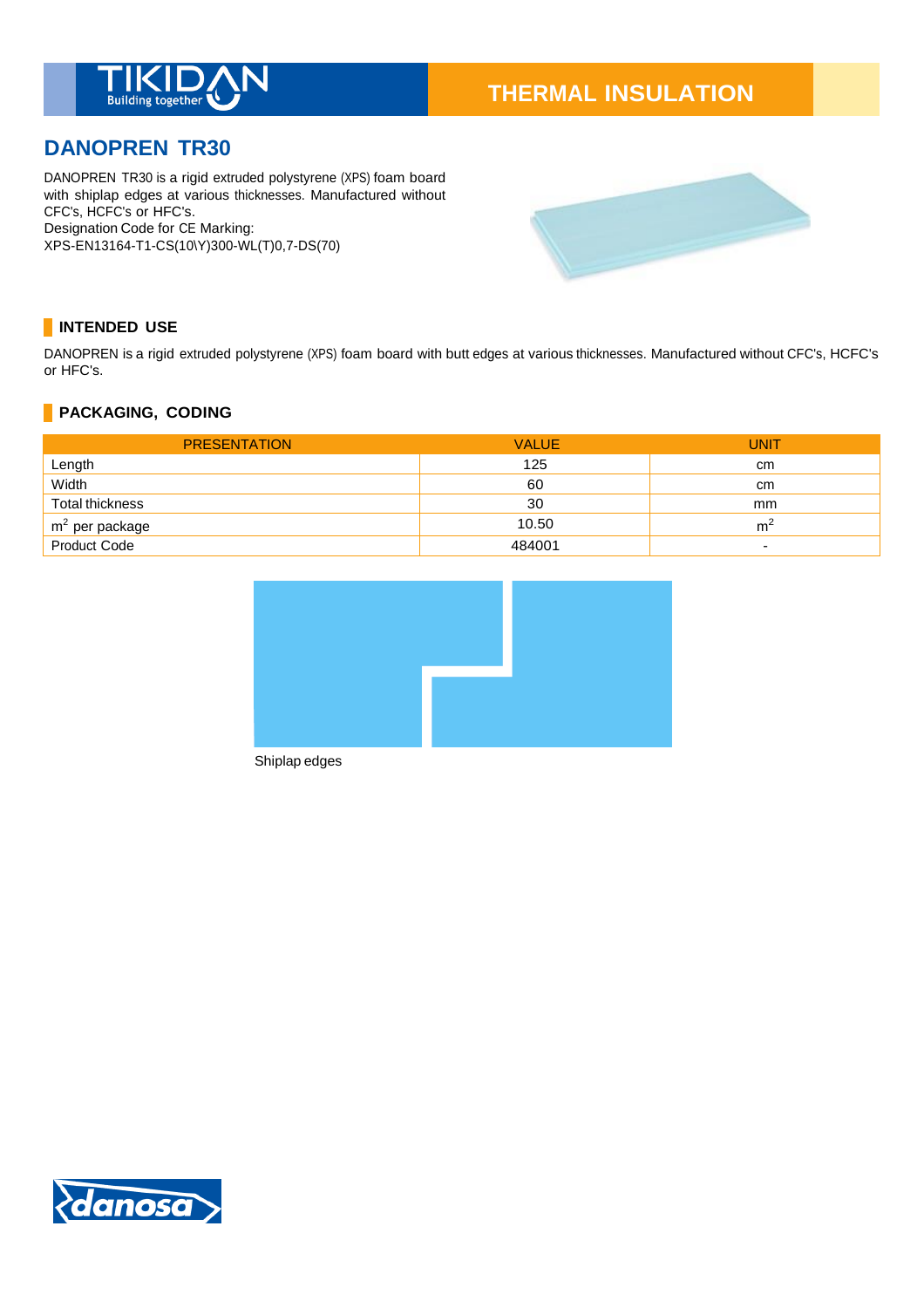

# **TECHNICAL DATA**

| <b>TECHNICAL DATA</b>                                             | <b>VALUE</b> | <b>UNIT</b>              | <b>STANDARD</b> |
|-------------------------------------------------------------------|--------------|--------------------------|-----------------|
| <b>Thickness</b>                                                  | 30           | mm                       | <b>EN 823</b>   |
| Thickness tolerance                                               | ±2           | mm                       | EN 823          |
| Length                                                            | 125          | cm                       | <b>EN 822</b>   |
| Length tolerance                                                  | $-8/+8$      | mm                       | <b>EN 822</b>   |
| Width                                                             | 60           | cm                       | <b>EN 822</b>   |
| <b>Width Tolerance</b>                                            | $-8/+8$      | mm                       | <b>EN 822</b>   |
| <b>Flatness</b>                                                   | 6            | mm/m                     | EN 825          |
| Squareness                                                        | 5            | mm/m                     | <b>EN 824</b>   |
| <b>Thermal Resistance</b>                                         | 0.90         | $m^2$ K/W                | EN 12667        |
| Compression strength <sup>(2)</sup>                               | 300          | kPa                      | EN 826          |
| Compressive creep max 2% deflection after 50 years <sup>(3)</sup> | 95           | kPa                      | EN 1606         |
| Long-term water absorption by total immersion                     | 0.7          | Vol.%                    | EN 12087        |
| Long-term water absorption by diffusion                           | 3            | Vol.%                    | EN 12088        |
| Water absorption by freeze-thaw cycling                           | 1            | Vol.%                    | EN 12091        |
| Water vapour diffusion resistance factor $( )^{(4)}$              | 80           |                          | EN 12086        |
| <b>Dimensional Stability</b>                                      | 5            | %                        | EN 1604         |
| Reaction to fire                                                  | E            | Euroclase                | EN 13501-01     |
| Coefficient of linear thermal expansion                           | 0,07         | $mm/m\cdot K$            |                 |
| Working temperature range (Celsius degrees)                       | $-50/ + 75$  | $^{\circ}C$              |                 |
| Specific heat                                                     | 1.450        | J/kg·K                   |                 |
| Nominal density                                                   | 32           | kg/m <sup>3</sup>        | EN 1602         |
| Capillarity                                                       | Null         | -                        |                 |
| Edge treatment                                                    | Shiplap      | $\overline{\phantom{a}}$ |                 |
| Surface                                                           | Skinned      |                          |                 |

(2) Short-term (instant) test method; value reached at yield point or 10% deformation, whatever it comes first.

(3) Creep: long-term deformation under constant loading

(4) For skinned products it depends on thickness: the higher the thickness, the lesser the m-value

### **TECHNICAL SPECIFICATION DESCRIPTION**

m<sup>2</sup> of conventional warm roof or inverted roof thermal insulation, by means of DANOPREN TR extruded polystyrene (XPS) rigid foam boards of \_\_mm thickness, with a declared thermal conductivity  $_D =$  \_\_W/m·K; declared thermal resistance  $R_D =$  \_\_m<sup>2</sup>·K/W; Euroclass E fire reaction classification, according to EN 13501-1 and designation code XPS-EN13164-T1-CS (10\Y) 300-WL (T) 0,7-DS (70), according to EN 13164 harmonized technical specifications.

m<sup>2</sup> of residential or commercial floor thermal insulation, by means of DANOPREN TR extruded polystyrene (XPS) rigid foam boards of mm thickness, with a declared thermal conductivity  $_D =$  W/m·K; declared thermal resistance RD =  $\frac{m^2}{K}$ W; Euroclass E fire reaction classification, according to EN 13501-1 and designation code XPS-EN13164-T1-CS (10\Y) 300-WL (T) 0,7-DS (70), according to EN 13164 harmonized technical specifications.

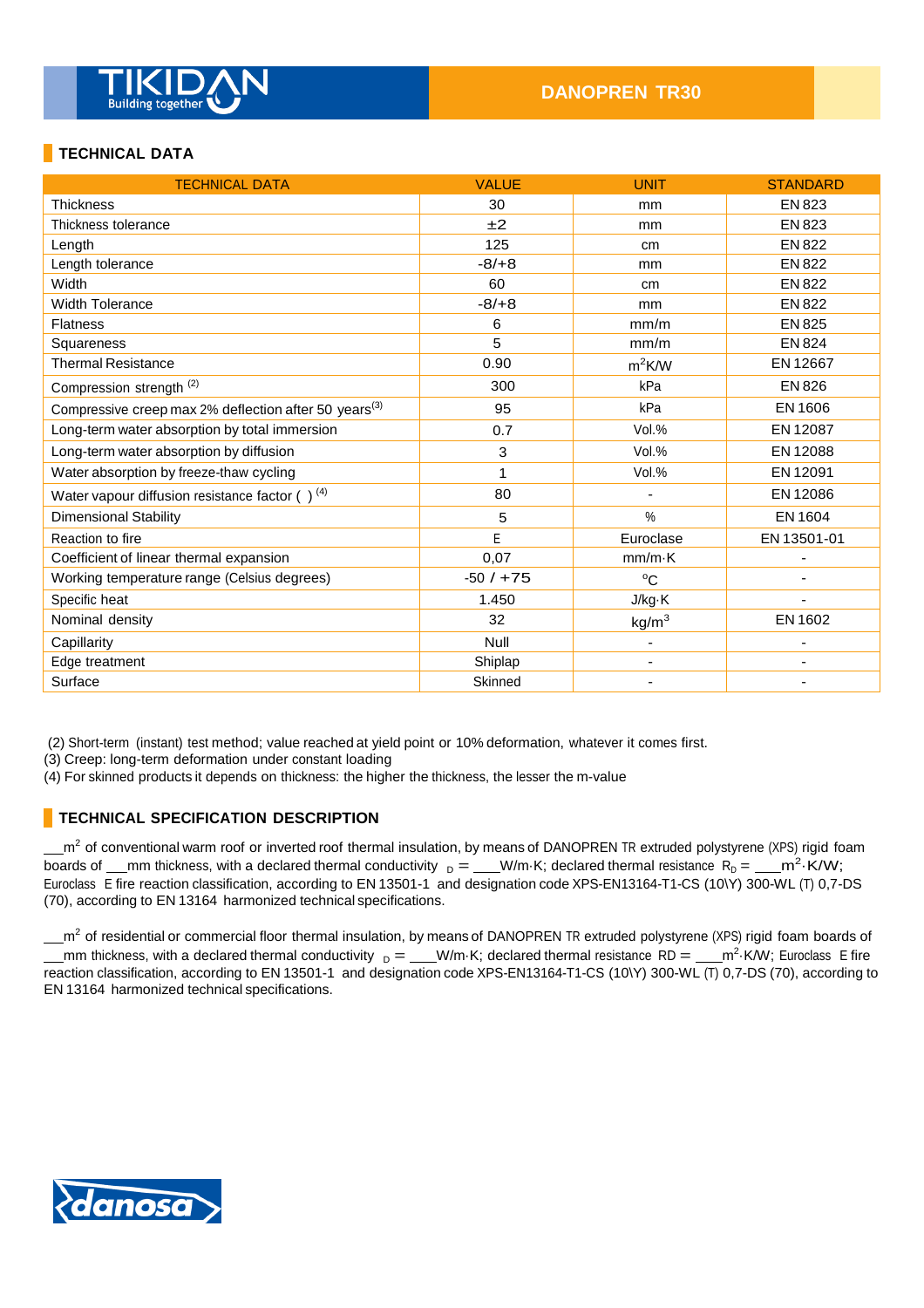

### **STANDARDS & CERTIFICATION**

Main regulatory/standardization references

- EPBD Recast 2010/31/EU. Energy Performance of Buildings

- UK: Building Regulations 2010 (SI 2010/2214) amended in 2012 and 2013. Approved Documents (2013) - L1A, L1B, L2A, L2B. Standard Assessment Procedure - SAP 2012

- Construction Products Regulation (UE) 305/2011 laying down the harmonised conditions for the marketing of construction products.

- EN 13164. Thermal insulation products for buildings – Factory made extruded polystyrene foam (XPS) products – Specification

#### CE marking

Conformity according to EN 13164 for all DANOSA factory made XPS products in Europe.

Voluntary quality mark certificate.

French ACERMI Certificate granted to DANOPREN TR, in compliance with EN 13164 and own ACERMI rules. Spanish AENOR Certificate granted to DANOPREN TR, in compliance with EN 13164.

Quality management

Registered Firm in compliance with EN ISO 9001, granted by BUREAU VERITAS to DANOSA XPS manufacturing site at Tudela (Navarra-Spain)

Registered Firm in compliance with EN ISO 9001, granted by BUREAU VERITAS to DANOSA XPS manufacturing site at Leiria (Portugal) .

### **ADVANTAGES AND BENEFITS**

- Easy and safe handling of the DANOPREN TR XPS boards: they are light, do not irritate the skin, do not give off dust, maintain their physical integrity. Consequence: easier storage and installation job on-site.

- Negligible long-term water absorption. Two consequences: 1. Storage and installation job can be done even under adverse weather conditions; 2. Thermal performance is not degradated by long-term water absorption.

- Long-term high compressive and mechanical strength. Two consequences: 1. The XPS boards are robust enough to withstand rough handling during transport and installation without losing their physical integrity or their performance as thermal insulation; 2. Where placed under permanent load, the thickness and, therefore, the Thermal Resistance (obviously proportional to the thickness), will be maintained at long-term.

- Thanks to its water absorption and mechanical resistance, the DANOPREN TR XPS boards, properly installed, show a durability equal to the service life of the building in which they are incorporated. Three consequences: 1. Continuous energy saving; 2. Equivalent continuous reduction of CO2 emissions, and 3. Maintenance costs (repair, replacement) null.

- Besides, due to these water absorption and mechanical long-term resistances, the DANOPREN TR XPS boards can be installed on the waterproofing membrane, protecting it from mechanical damage and thermal shock, as per the well-known "inverted roof" concept. - Eventually, and depending on the installation system, it may be feasible to re-use the DANOPREN TR XPS boards. As a consequence,

a maximum level of environmental sustainability can be obtained, closing the product life-cycle by opening a new life-cycle within the concept "from cradle to cradle".

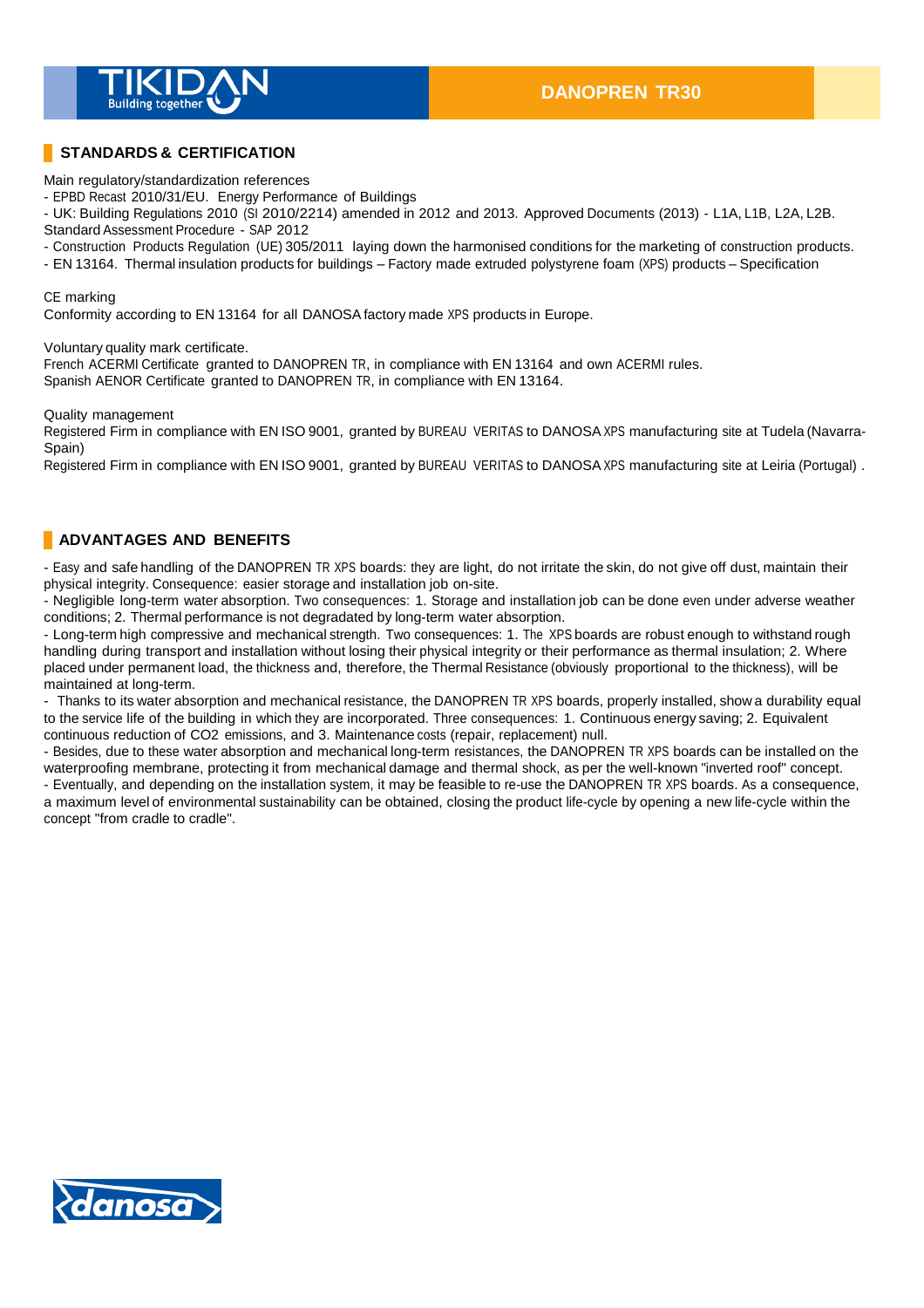

# **INSTALLATION**

INVERTED ROOF

- The roof structure load-bearing capacity will be checked.

- Before installing DANOPREN TR XPS boards it is recommended to run a leakage test.

- DANOPREN TR XPS boards are part of a waterproofing system, therefore the systems and indications reflected in the Danosa solutions technical manual, product/systems specifications and other technical documentation should be taken into account.

- A suitable separation layer (for instance a fabric like DANOFELT PY 150) shall be installed between the DANOPREN TR XPS boards and the waterproofing membrane, especially in case where it might arise any chemical incompatibility, such as in the case of PVC membranes (in this case, a fabric like DANOFELT PY 300).

- DANOPREN TR XPS boards shall be installed loose-laid. Otherwise, a justification why not must be provided.

- DANOPREN TR XPS boards shall be installed with staggered joints between successive rows.- DANOPREN TR XPS boards shall be installed with all their joints tight.- When close to every detailing, the DANOPREN TR XPS boards will form the joint with at least a 5 mm tolerance.

- A suitable separation layer (for instance a fabric like DANOFELT PY 200) shall be installed between the DANOPREN TR XPS boards and the ballast (gravel or paving).- A suitable ballast in conditions, weight and distribution will be immediately installed, in order to avoid possible wind uplift. For a non-accessible roof, gravel ballast (rounded low fines of nominal size 16 mm to 32 mm) should be washed and laid to a minimum thickness of 50 mm

- It shall be avoided any ballast that may form a tight vapor diffusion layer on top of the DANOPREN TR XPS boards.

- When close to every detailing, the DANOPREN TR XPS boards will form the joint with at least a 5 mm tolerance.

#### RESIDENTIAL AND COMMERCIAL FLOORS

- The structural deck must show proper leveling and flatness (checked with a 2 m rule level). Otherwise it may be necessary to form a sand layer for proper leveling. This sand layer may also allow for horizontal pipes installation. If the structural deck shows proper leveling, the sand layer may go above the insulation boards. In this case it can incorporate a heating floor system. - DANOPREN TR XPS boards must be installed loose-laid, with tight and staggered joints between successive rows.

- In the case of slab insulation, DANOPREN TR boards may be placed directly onto the ground, once the soil is properly compacted. Then the boards can be placed, as indicated in the previous bullets. If a plastic film is installed as a watertight barrier, it is recommended to

place it above the DANOPREN TR boards, i.e., by their "warm" side.

- A screed of at least 40 mm thickness will be installed, as a bed layer for the pavement, above the DANOPREN TR boards. For light or adhered flooring finishings, a minimum 30 mm screed is recommended, reinforced at least with a 220  $g/m^2$  mesh.

- In the case of heating floor systems, the DANOPREN TR boards must be placed below the heating system. Thus the "heat theft" between homes with heated flooring systems is avoided. The floor heating will form joints -for example, with DANOPREN CH shavings- in all junctions with walls and partitions.

## **INDICATIONS AND IMPORTANT RECOMMENDATIONS**

- Check that the product has arrived on-site within the original packaging, properly labeled and in perfect condition.

- Check the presence of CE marking and DoP (Declaration of Performance).
- Check, if specified in the project, the presence of a voluntary quality mark.
- Check that the thermal insulation is the one specified in the project.

- Check that the project technical specifications are followed, particularly in terms of dimensions, thickness, declared thermal conductivity, declared thermal resistance, water vapour diffusion resistance factor and fire reaction.

- Check that the installation follows what specified in the project, particularly the order of layers in the roof and the correct position of the thermal insulation layer with respect to the rest.

- Check the continuity of the thermal insulation layer, avoiding the presence of thermal bridges, particularly where close to every detailing. Examples: windows lintels, jambs and sills; perforations; roof parapets; floors; pillars.